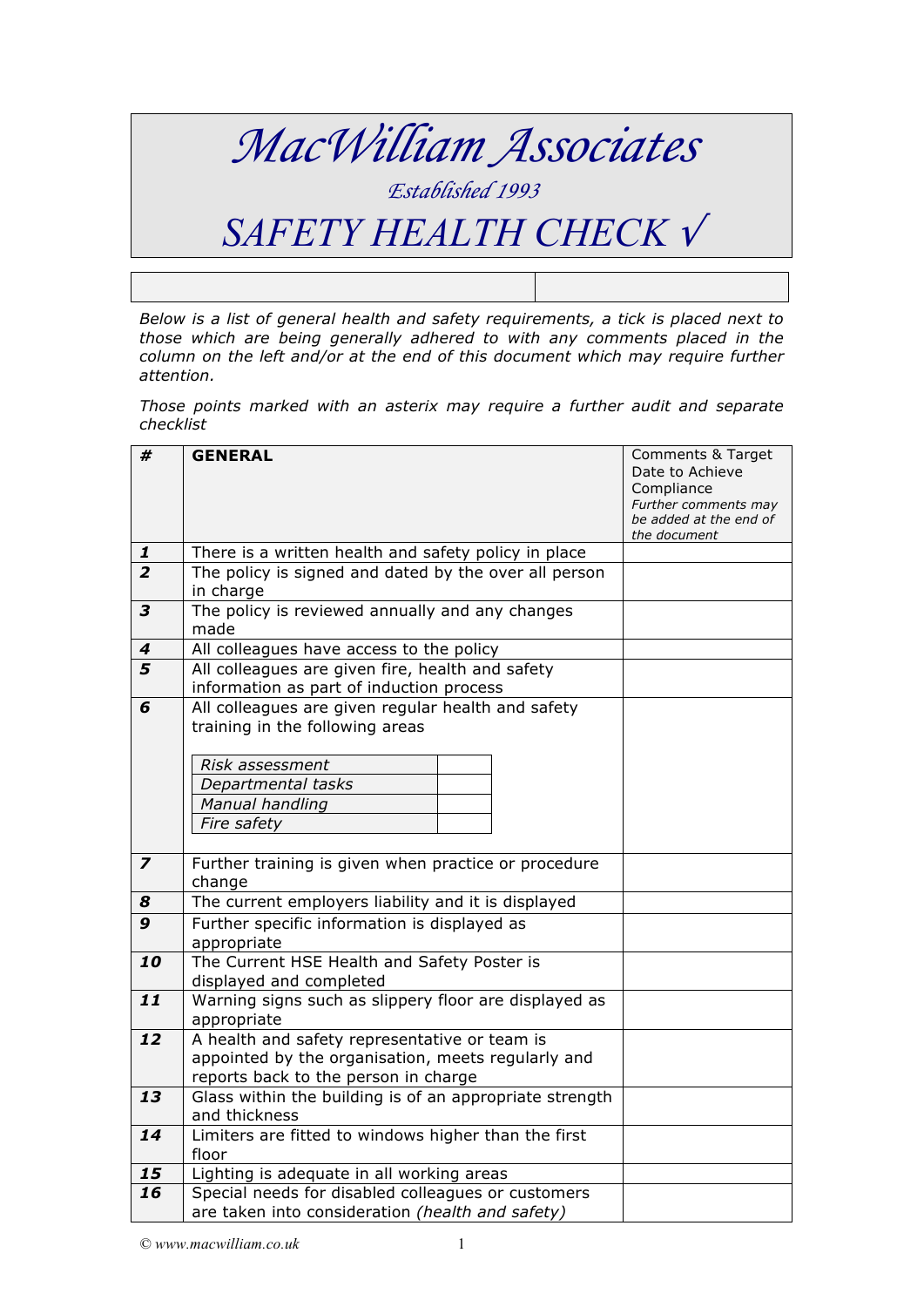| 17       | Colleagues are aware of their responsibilities with                                                  |         |
|----------|------------------------------------------------------------------------------------------------------|---------|
|          | regard to health and safety through information and                                                  |         |
|          | training                                                                                             |         |
| 18       | There is sufficient aggress and access throughout                                                    |         |
| $19*$    | Slips, trips and falls are adequately managed *                                                      |         |
| 20       | Provision and information is given to colleagues in                                                  |         |
|          | their own language as appropriate (for those that do                                                 |         |
|          | not fully grasp English)                                                                             |         |
| 21       | Colleagues do not work longer hours than those                                                       |         |
|          | stated in the Working Time Directive Regulations or                                                  |         |
|          | have signed a disclaimer                                                                             |         |
| #<br>22  | <b>WORK EQUIPMENT</b><br>Colleagues are aware of specific hazards involved                           | Comment |
|          | with their work equipment                                                                            |         |
| 23       | Colleagues do not bring in their own equipment                                                       |         |
|          | without authorisation                                                                                |         |
| 24       | All equipment is routinely visually checked by                                                       |         |
|          | management                                                                                           |         |
| 25       | Defects of equipment are reported by colleagues                                                      |         |
|          | immediately                                                                                          |         |
| 26       | Dangerous equipment is unplugged, removed and                                                        |         |
|          | labelled "do not use"                                                                                |         |
| 27       | Does any working at height take place? If so has a                                                   |         |
|          | safe system of work been implemented with risk                                                       |         |
|          | assessment                                                                                           |         |
| 28       | Ladders are of suitable standard (Class 1,2 or 3) and                                                |         |
|          | there is a ladder register which is checked monthly                                                  |         |
| 29<br>30 | There is a ladder register in place completed monthly<br>Colleagues are given training on how to use |         |
|          | equipment as required                                                                                |         |
| 31       | Where guards are fitted they are inspected regularly                                                 |         |
|          | with defects and acted upon immediately                                                              |         |
| 32       | Where necessary machinery is certified for use                                                       |         |
| 33       | Tables and chairs are visually checked regularly                                                     |         |
|          | * Checks to ensure high chairs and cots are safe                                                     |         |
|          | should also be made                                                                                  |         |
| 34       | Any tables and chairs with defects are immediately                                                   |         |
|          | removed from service                                                                                 |         |
| #        | <b>ACCIDENTS &amp; FIRST AID</b>                                                                     | Comment |
| 35       | There is an accident book to record all injuries and                                                 |         |
|          | this is completed as necessary                                                                       |         |
| 36       | Colleagues know where to report accidents, injuries                                                  |         |
| 37       | and unsafe conditions<br>There are adequate first aid facilities and equipment                       |         |
|          | on site                                                                                              |         |
| 38       | First aid materials and equipment are checked and                                                    |         |
|          | replaced regularly                                                                                   |         |
| 39       | Colleagues know the exact location of first aid                                                      |         |
|          | equipment                                                                                            |         |
| 40       | There are suitably qualified personnel on site at all                                                |         |
|          | times as appropriate                                                                                 |         |
| 41       | First aiders/appointed person are known to all                                                       |         |
|          | colleagues with a list displayed                                                                     |         |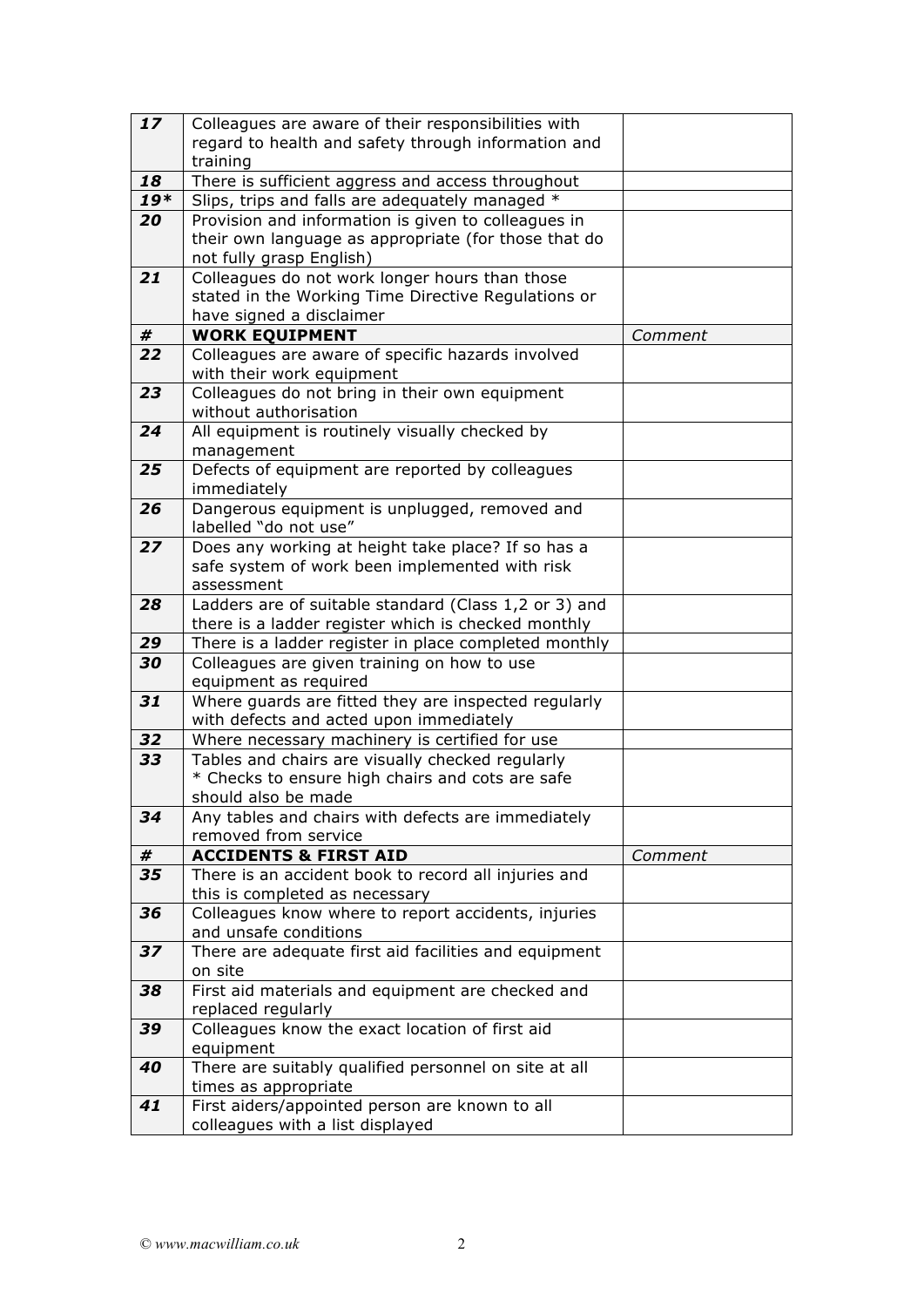| 42 | Management and Colleagues understand what to do<br>and who to contact in the event of an emergency |         |
|----|----------------------------------------------------------------------------------------------------|---------|
| 43 | Colleagues are encouraged to bring matters of safety                                               |         |
|    | to management (there is a procedure in place)                                                      |         |
| 44 | A near miss reporting system is in place                                                           |         |
| 45 | The route and parking for emergency vehicles is clear                                              |         |
|    | at all times                                                                                       |         |
| 46 | An emergency procedure has been put in place for                                                   |         |
|    | any potential major incidents                                                                      |         |
| #  | <b>RIDDOR &amp; Serious Occurrences</b>                                                            | Comment |
| 47 | Records of injuries, notifiable diseases and dangerous<br>occurrences are kept                     |         |
| 48 | The appropriate procedures to report RIDDOR injuries<br>are available                              |         |
| 49 | Injuries, notifiable diseases and dangerous                                                        |         |
|    | occurrences are reported to enforcing authorities                                                  |         |
| 50 | The premises are clearly marked for location by                                                    |         |
|    | emergency services                                                                                 |         |
| #  | <b>FIRE SAFETY *</b>                                                                               | Comment |
| 51 | The fire risk assessment is complete (Regulatory                                                   |         |
|    | Reform (Fire) Safety Order 2005                                                                    |         |
|    |                                                                                                    |         |
|    | Date Carried Out                                                                                   |         |
|    |                                                                                                    |         |
| 52 | Have recommendations from the fire assessment                                                      |         |
|    | been acted upon?                                                                                   |         |
|    |                                                                                                    |         |
| 53 | The correct fire appliances are on site and serviced                                               |         |
|    | annually                                                                                           |         |
|    |                                                                                                    |         |
|    | Name of Service Company Flameskill                                                                 |         |
|    | Date of last service November 2014                                                                 |         |
| 54 | A full evacuation is made annually and recorded                                                    |         |
|    |                                                                                                    |         |
| 55 | An emergency fire plan has been made and is                                                        |         |
| 56 | available                                                                                          |         |
|    | Has the chimney and other sources of fire been<br>services/swept                                   |         |
| 57 | Colleagues receive fire training including night                                                   |         |
|    | workers                                                                                            |         |
| 58 | Instructions are in place in all rooms including an                                                |         |
|    | escape diagram                                                                                     |         |
| 59 | Fire escape routes are routinely checked and clear at                                              |         |
|    | all times                                                                                          |         |
| 60 | Fire doors are kept shut and routine checks made to                                                |         |
|    | ensure closers are in good order                                                                   |         |
|    |                                                                                                    |         |
| 61 | Fire alarms are tested and recorded internally                                                     |         |
| 62 | Emergency lighting is regularly checked and recorded                                               |         |
|    | internally                                                                                         |         |
| 63 | There is a maintenance contract in place for alarms,                                               |         |
|    | extinguishers and emergency lighting                                                               |         |
| 64 | Emergency cut off points for gas and electricity are in<br>place                                   |         |
| 65 | Emergency cut off points are known by relevant                                                     |         |
|    | colleagues to switch off as appropriate                                                            |         |
|    |                                                                                                    |         |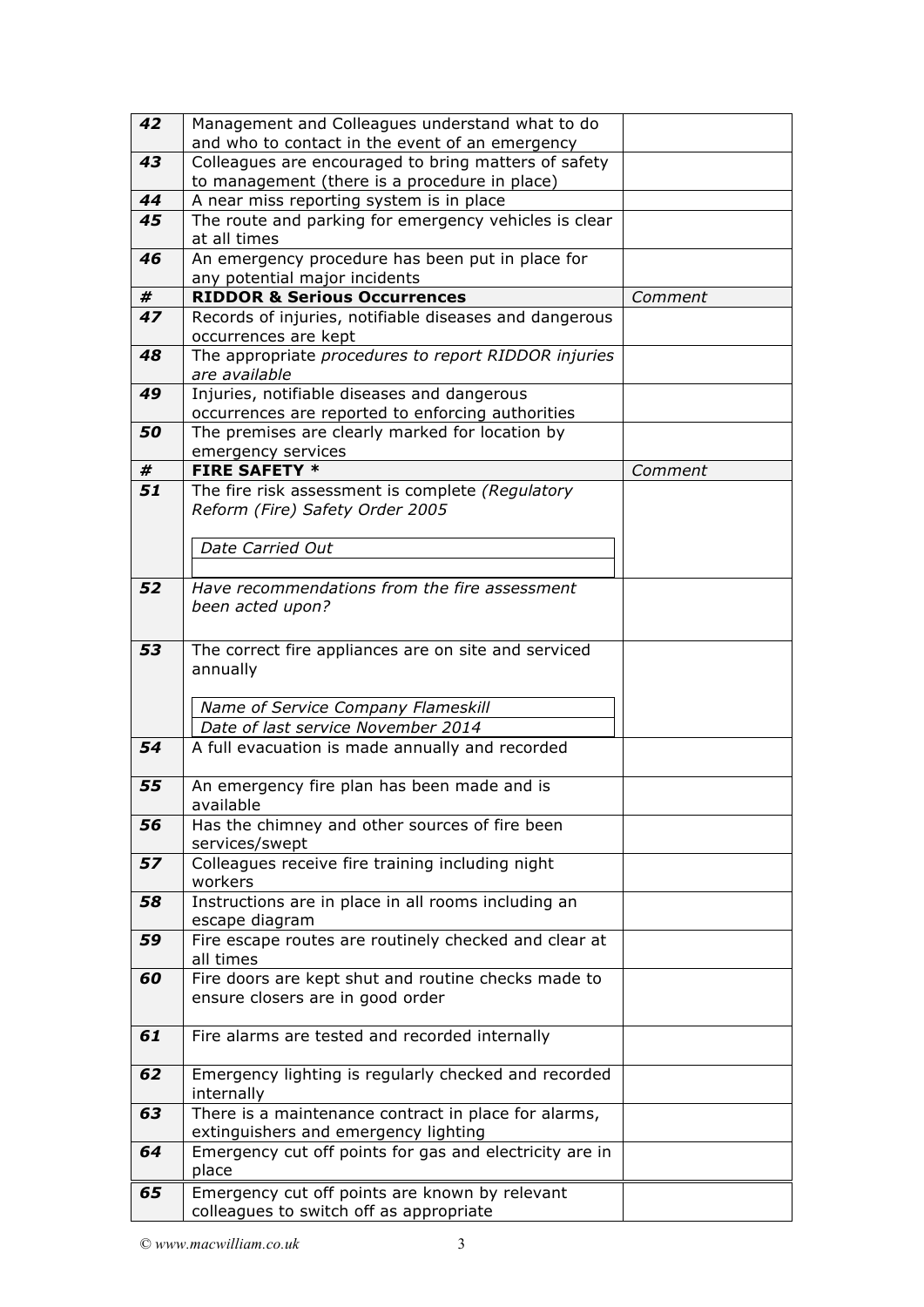| #  | <b>CONTRACT WORKERS</b>                                                       |  |  | Comment |
|----|-------------------------------------------------------------------------------|--|--|---------|
| 66 | A permit to work certificate is completed for high risk                       |  |  |         |
|    | situations                                                                    |  |  |         |
| 67 | Contractors use safe working practices while on site<br>and this is monitored |  |  |         |
|    |                                                                               |  |  |         |
| 68 | Contractors are made aware of the organisations<br>health and safety policy   |  |  |         |
|    |                                                                               |  |  |         |
| 69 | Contractors sign in and out of the building as                                |  |  |         |
|    | appropriate                                                                   |  |  |         |
| #  | <b>ELECTRICITY</b>                                                            |  |  | Comment |
| 70 | Electrical equipment is PAT tested regularly by a                             |  |  |         |
|    | competent person, this is recorded and a list                                 |  |  |         |
|    | available                                                                     |  |  |         |
| 71 | A reporting system is in place for repair of electrical                       |  |  |         |
|    | appliances                                                                    |  |  |         |
| 72 | Mains electricity is checked by a suitably qualified                          |  |  |         |
|    | person annually                                                               |  |  |         |
| 73 | Extension leads are kept to a minimum                                         |  |  |         |
| 74 | RCD system is in place                                                        |  |  |         |
| 75 | Colleagues are instructed on safe use of electrical                           |  |  |         |
|    | equipment                                                                     |  |  |         |
| #  | <b>GAS SAFETY</b>                                                             |  |  | Comment |
| 76 | The boiler is serviced annually by a Gas Safe                                 |  |  |         |
|    | registered engineer and a certificate is on file                              |  |  |         |
| 77 | The boiler room(s) are locked shut behind fire doors                          |  |  |         |
|    | and clutter free. There is a Carbon monoxide detector                         |  |  |         |
| 78 | Gas, Oil LPG and pressurised equipment is this stored                         |  |  |         |
|    | correctly Gas Safety Installation and Use Regs 1998                           |  |  |         |
| #  | <b>WASTE DISPOSAL</b>                                                         |  |  | Comment |
| 79 | Adequate arrangements are made for clean and<br>proper disposal of waste      |  |  |         |
| 80 | Clinical waste is disposed of correctly (double                               |  |  |         |
|    | bagged)                                                                       |  |  |         |
| 81 | Suitable provision for disposal for broken glass                              |  |  |         |
| 82 | There is provision for proper disposal of sharps and                          |  |  |         |
|    | needles.                                                                      |  |  |         |
| 83 | Colleagues follow good housekeeping and work                                  |  |  |         |
|    | practice at all times                                                         |  |  |         |
| #  | <b>RISK ASSESSMENT</b>                                                        |  |  | Comment |
| 84 | A full risk assessment is required by law, where                              |  |  |         |
|    | appropriate, in the following areas                                           |  |  |         |
|    |                                                                               |  |  |         |
|    | General tasks related to health & safety                                      |  |  |         |
|    | Fire                                                                          |  |  |         |
|    | <b>Manual Handling</b>                                                        |  |  |         |
|    | Display Screen Equipment (DSE)                                                |  |  |         |
|    | <b>COSHH</b>                                                                  |  |  |         |
|    | PPE                                                                           |  |  |         |
|    | <b>Confined Spaces</b>                                                        |  |  |         |
|    | Vibration                                                                     |  |  |         |
|    | Noise                                                                         |  |  |         |
| 85 | The risk assessments are reviewed regularly                                   |  |  |         |
| 86 | Areas of risk are eliminated or reduced to a safe level                       |  |  |         |
|    | as far as reasonably practical                                                |  |  |         |
| 87 | Suitable risk assessments and procedures for young                            |  |  |         |
|    | persons where appropriate have been put in place                              |  |  |         |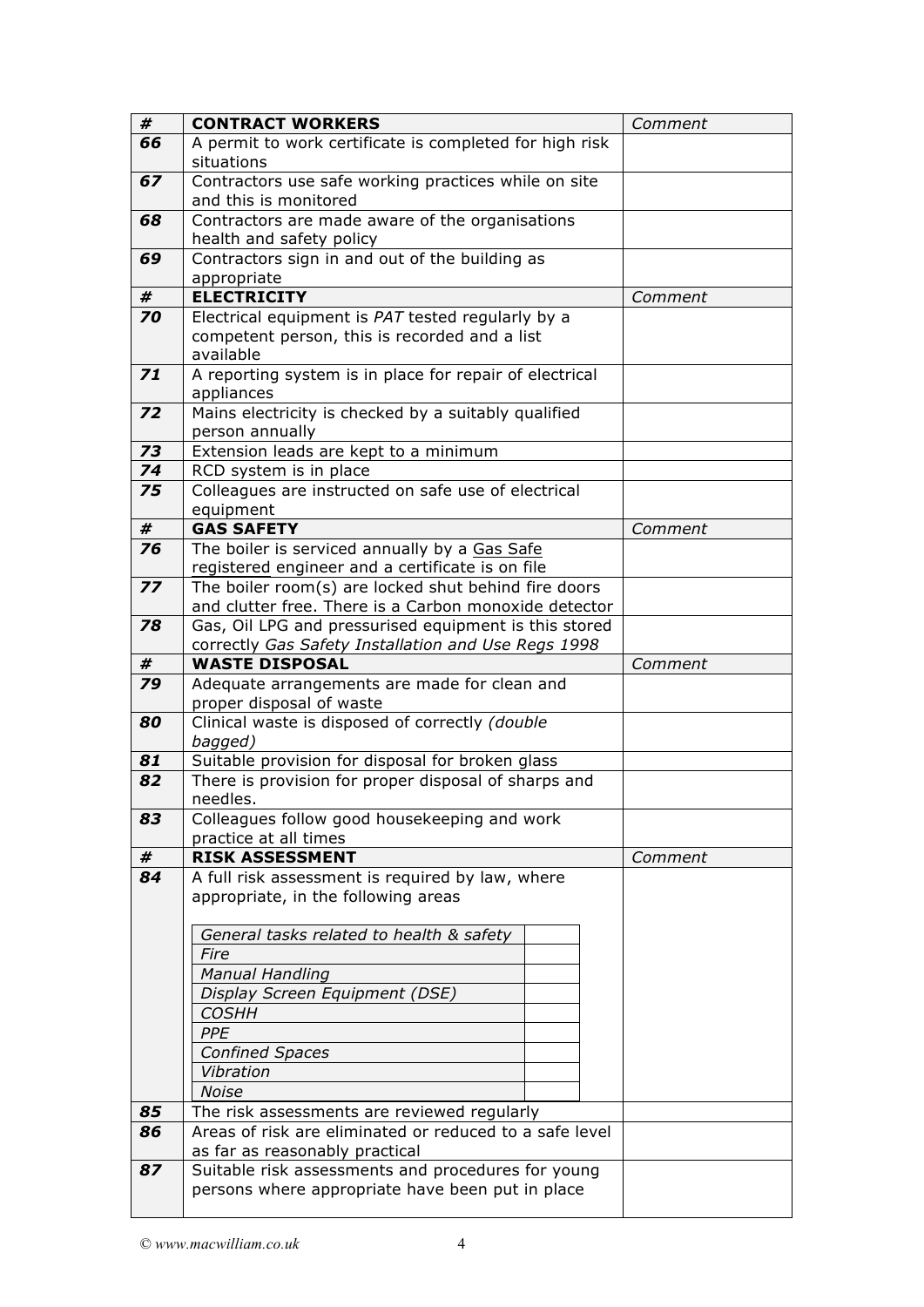| 88* | Suitable risk assessments and procedures for                   |         |
|-----|----------------------------------------------------------------|---------|
|     | pregnant women and expectant mothers where                     |         |
|     | appropriate have been put in place                             |         |
| 89  | A check list and assessments have been discussed               |         |
|     | with pregnant colleague                                        |         |
| 90  | All colleagues have been given their risk assessments          |         |
|     | have been given suitable training, information and             |         |
|     | signed to say they have received the assessments               |         |
| 91  | Safe systems of work are in place for hazardous                |         |
|     | procedure and where items are stacked                          |         |
| 92  | Re assessment and re training programme is in place            |         |
| #   | <b>MANUAL HANDLING and LIFTING OF LOADS</b>                    |         |
|     |                                                                | Comment |
| 93  | Manual Handling policy and procedures in place                 |         |
| 94  | Monitoring of manual handling takes place                      |         |
| 95  | Colleagues are trained in correct lifting techniques           |         |
|     | and trolleys used where available                              |         |
| 96  | HAZARDOUS MANAGEMENT (COSHH) (CHIP)                            | Comment |
| 97  | Hazardous chemicals are stored in correct containers           |         |
|     |                                                                |         |
| 98  | The risk of chemicals is assessed and recorded                 |         |
|     |                                                                |         |
| 99  | Training and information is given to all appropriate           |         |
|     | colleagues                                                     |         |
| 100 | Records are in place for all chemicals that are used           |         |
|     | on site and freely available                                   |         |
|     |                                                                |         |
| 101 | Information displayed Listing COSHH information                |         |
| 102 | A COSHH assessment is in place and regularly                   |         |
|     | reviewed                                                       |         |
| #   | PERSONAL PROTECTIVE EQUIPMENT (PPE)                            | Comment |
| 103 | PPE is issued as a last resort if a risk cannot be             |         |
|     | eliminated or safely reduced                                   |         |
| 104 | Personal protective equipment (PPE) Is issued to all           |         |
|     | colleagues who require it for their work with                  |         |
|     | dangerous machinery or chemicals. Colleagues are               |         |
|     | also supervised when PPE is used; PPE is stored                |         |
|     | safely                                                         |         |
| 105 | Training on PPE is given and recorded                          |         |
|     |                                                                |         |
| 106 | PPE is to the correct British/European Standard                |         |
| 107 | PPE is checked regularly for defects and replaced as           |         |
|     | necessary. PPE is visually inspected before every use          |         |
| 108 | Suitable storage for PPE is available such as lockers          |         |
|     |                                                                |         |
| 109 | Noise levels are assessed and acted upon *                     |         |
| 110 | Ear defenders are issued as appropriate in                     |         |
|     | accordance with the risk assessment                            |         |
| #   | FOOD and KITCHEN SAFETY *                                      | Comment |
| 111 | All food handling colleagues have received                     |         |
|     | appropriate food safety information including                  |         |
|     | <b>HACCP and TACCP</b>                                         |         |
| 112 | A food safety management system is in place                    |         |
| 113 | Allergy information is in place for customers                  |         |
| 114 | Health Surveillance is carried out as appropriate              |         |
| 115 |                                                                |         |
|     |                                                                |         |
|     | Appropriate temperature checks are carried out and<br>recorded |         |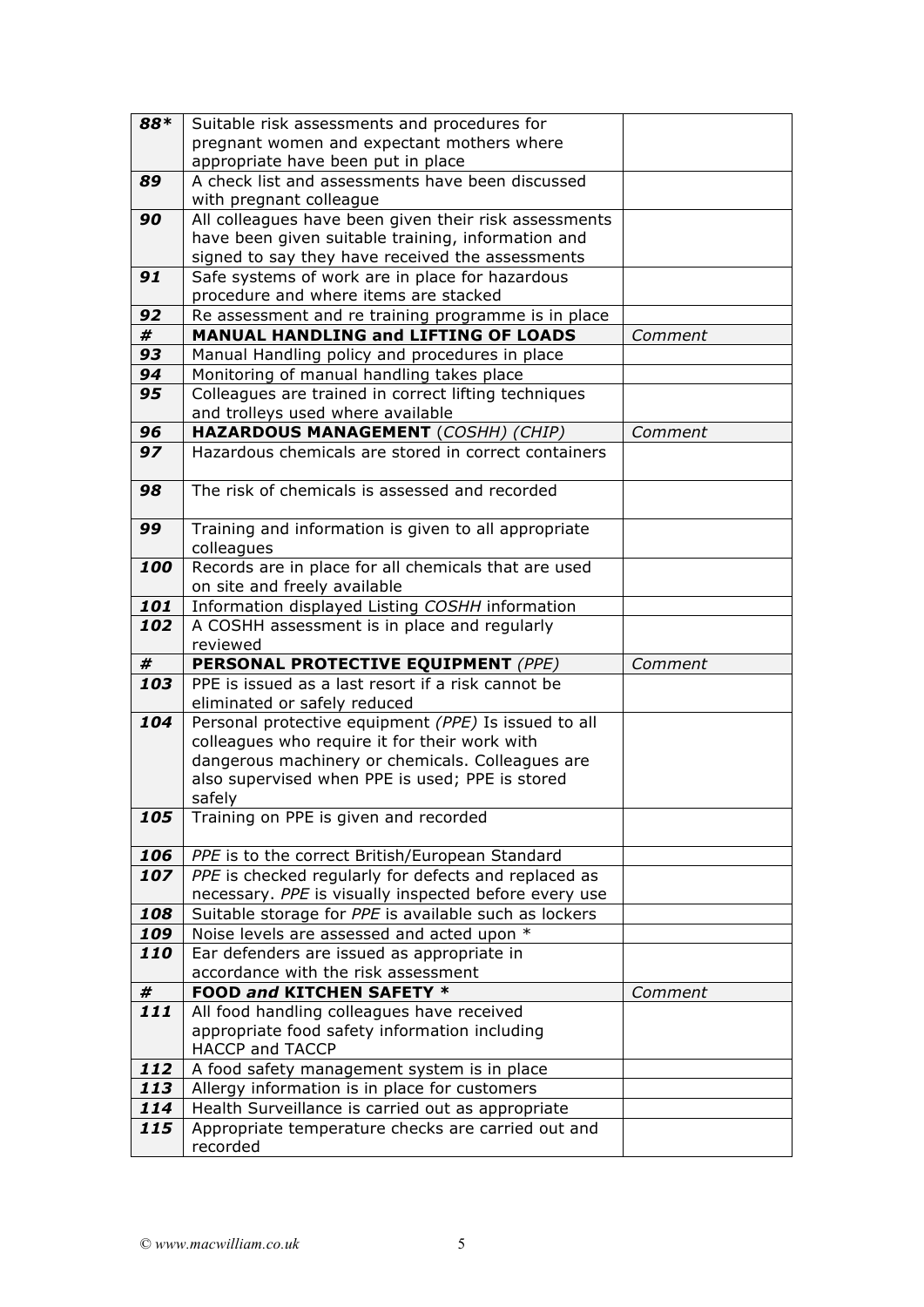| 116      | Extractor Fans and ducting are cleaned professionally<br>at least once a year                   |         |
|----------|-------------------------------------------------------------------------------------------------|---------|
|          |                                                                                                 |         |
| 117      | The kitchen ventilation system is serviced annually by<br>a suitably qualified/competent person |         |
| 118      | A maintenance contract is in place for gas appliances                                           |         |
|          | in the kitchen issuing a gas safety certificate                                                 |         |
| #        | <b>VISUAL DISPLAY SCREENS</b>                                                                   | Comment |
| 119      | Colleagues who work on display screens (computers)                                              |         |
|          | are regularly assessed for possible risks such as                                               |         |
|          |                                                                                                 |         |
|          | eyestrain and receive eye tests.                                                                |         |
| 120      | The findings of Visual Display Unit assessments are                                             |         |
|          | acted upon                                                                                      |         |
| #        | <b>WORK PLACE AND WELFARE</b>                                                                   | Comment |
| 121      | There is a rest room, toilets and cloakroom                                                     |         |
| 122      | Have issues of health surveillance been made                                                    |         |
|          | Mental health; Stress; Alcohol and misuse of                                                    |         |
|          | substances                                                                                      |         |
| 123      | No smoking is permitted on site with suitable signs in                                          |         |
|          | place                                                                                           |         |
| 124      | Has a smoking policy been put in place                                                          |         |
| #        | <b>SECURITY</b>                                                                                 | Comment |
| 125      | CCTV in Place (with appropriate Notice)                                                         |         |
| 126      | Colleagues aware of security procedures                                                         |         |
| 127      | Are procedures in place to identify where risks from                                            |         |
|          | physical or verbal assault may occur?                                                           |         |
| 128      | A panic button or other device fitted at reception                                              |         |
| #        | <b>TRAFFIC MANAGEMENT and VEHICLES</b>                                                          | Comment |
| 129      | There is an advisory speed limit in place, further                                              |         |
|          | speed deterrents are in place such as speed bumps                                               |         |
|          | where considered necessary                                                                      |         |
| 130      | A route of transit is in place (suitable roadway on                                             |         |
|          | site)                                                                                           |         |
| 131      | Pedestrian access and walkways are in place and                                                 |         |
|          | preferably segregated                                                                           |         |
| 132      | Suitable lighting is in place                                                                   |         |
| 133      | $\ast$<br>Company vehicles are checked before use                                               |         |
| 134      | Risk assessments for vehicles, deliveries and                                                   |         |
|          | transport are made                                                                              |         |
| 135      | There is no reason known medically or otherwise why                                             |         |
|          |                                                                                                 |         |
|          | a driver on company business may not be safe or<br>legal on the highway                         |         |
|          | <b>MISCELLANEOUS</b>                                                                            | Comment |
| #<br>136 |                                                                                                 |         |
|          | The water tanks are regularly tested & controlled for<br>signs of infection such as Legionella  |         |
| 137      | Shower Heads are disinfected at least quarterly                                                 |         |
|          |                                                                                                 |         |
| 138      | Checks are made on the temperature of water at                                                  |         |
|          | different water outlets                                                                         |         |
| 139      | Control measures for gases and pressurised                                                      |         |
|          | containers are in place                                                                         |         |
| 140      | The lift is maintained by an appropriate engineer                                               |         |
|          | There are appropriate safety/emergency procedures                                               |         |
|          | for the lift                                                                                    |         |
|          | The lift doors are prevented from slamming shut                                                 |         |
|          | causing injuries                                                                                |         |
| 141      | Outside public areas are safe and adequately                                                    |         |
|          | controlled (including play areas)                                                               |         |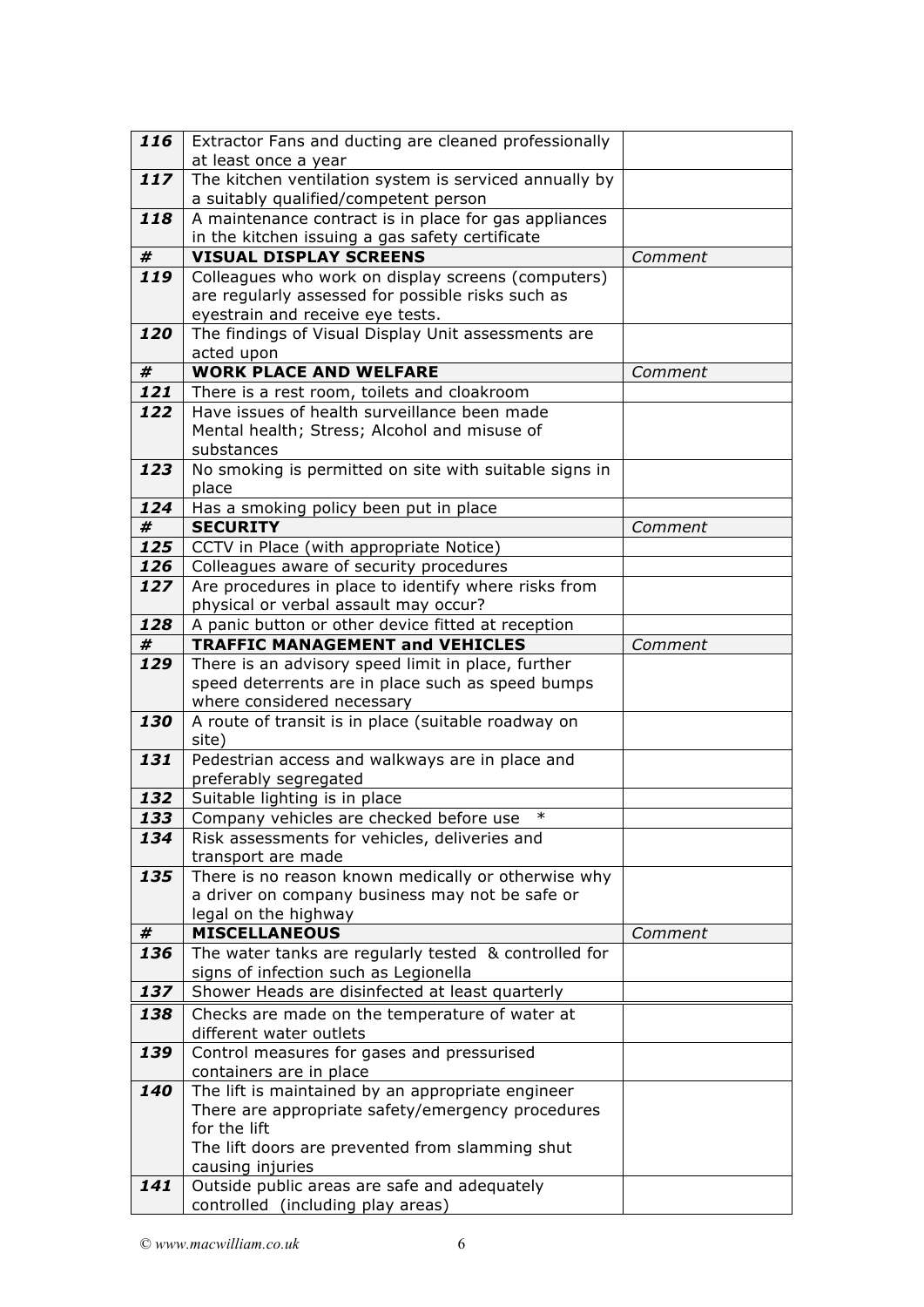| 142 | Checks for pot holes and insecure flagstones; tripping<br>hazards are made and where evident reported                       |  |
|-----|-----------------------------------------------------------------------------------------------------------------------------|--|
| 143 | Night workers have received suitable training and are<br>fit for work                                                       |  |
| 144 | An asbestos survey has been carried out by a suitably<br>qualified person *                                                 |  |
| 145 | Any open fires are suitably protected and chimneys<br>swept                                                                 |  |
| 146 | Where colleagues work on other premises has all<br>necessary information been compiled and a risk<br>assessment carried out |  |
| 147 | Hot works assessment have been made as<br>appropriate                                                                       |  |
| 148 | Assessments are made for use of Vibration tools                                                                             |  |
| 149 | Lifts properly maintained (including small lifts used<br>by colleagues)                                                     |  |
| 150 | Are outside area and facilities properly maintained                                                                         |  |

## **FINAL CHECK**

*The organisation will ensure adequate supervision of health and safety procedures in all areas as appropriate, with working practices regularly monitored.* 

- *Signed………………………………………………………………………………………* 
	- *Denotes a separate audit may be necessary any Further points listed on following pages*

Audit Undertaken by Date **Date Date Date** 

|                | The following checklists may also be necessary |  |
|----------------|------------------------------------------------|--|
| $\overline{A}$ | Slips, trips and falls                         |  |
| $\overline{B}$ | Food Hygiene and Kitchen Management            |  |
| $\overline{c}$ | <b>Fire Safety</b>                             |  |
| $\overline{D}$ | Outdoors Area                                  |  |
| E              | Children's Play Area                           |  |
| F              | Leisure                                        |  |
| $\overline{G}$ | Colleague Accommodation                        |  |

*Notes on next page ……..*